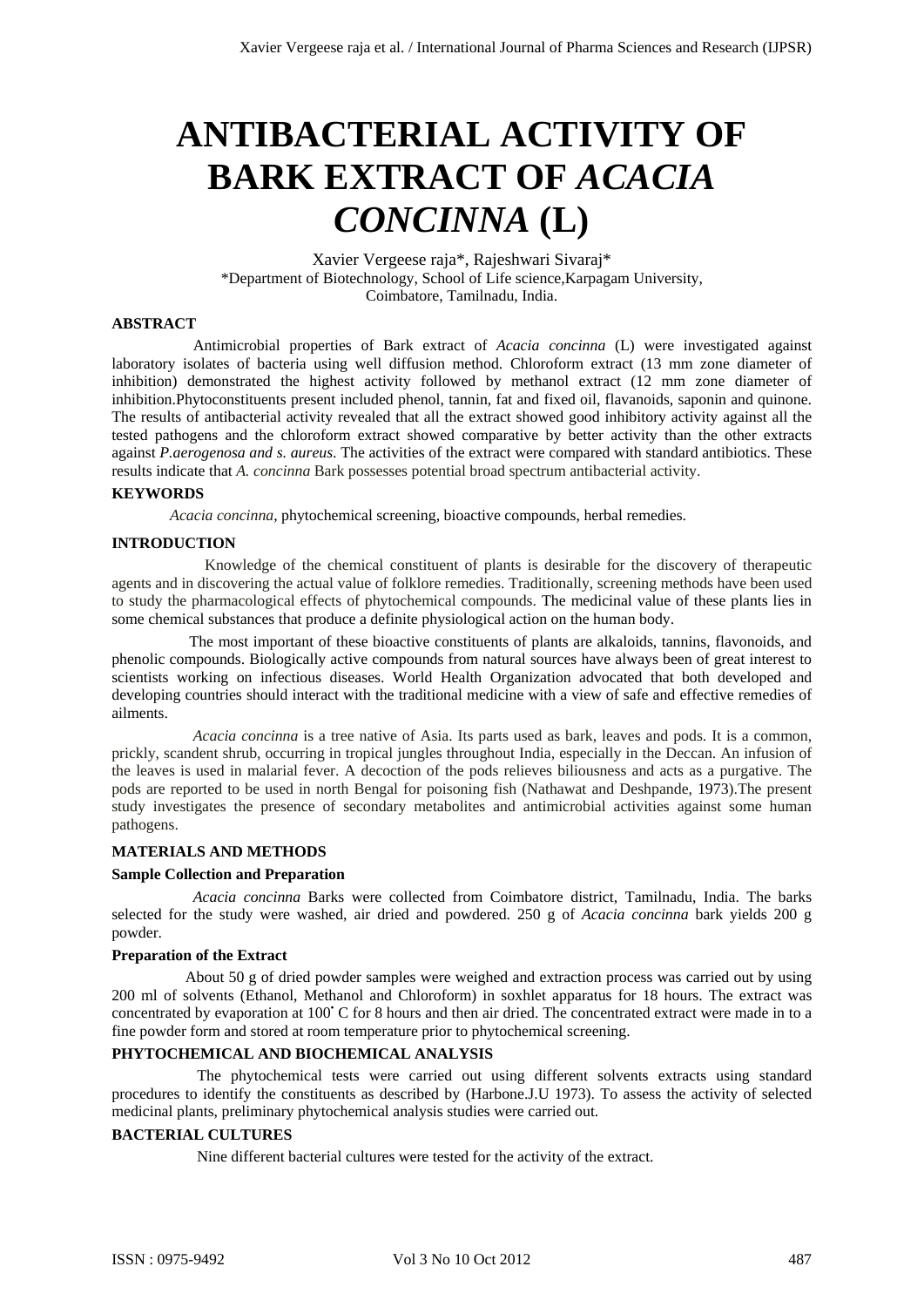#### **Preparation of Bacterial culture**

The stock culture of the bacteria used was subcultured on Nutrient Agar at 37<sup>°</sup>C for 24 hours. The culture was emulsified in sterile saline.

## **Sensitivity Test**

 The agar diffusion method was used. Wells (7mm) were cut by using gel puncture and the previously prepared cultured saline was swabbed on the culture plates containing Nutrient Agar plates. The same quantity of sterile water and solvents used acts as the negative control. A volume of 50μl plant sample with different extracts were tested in a concentration of 100 mg/ml and incubation was performed at 37°C for 24 hours. The assessment of antimicrobial activity was based on the measurement of the diameter of the inhibition zone formed around the well. Standardized streptomycin was used as the antibiotic control (Positive control). Triplicate plates were prepared for each extract and controls.

## **RESULTS**

 The phytochemical screening of the test plant was done for their active components present for their medicinal values. Many of the phytochemical analysis showed positive results which render the presence of their active compounds like phenol, tannin, fat and fixed oil, flavanoids, saponin and quinine.

 The extracts of *A.concinna* obtained using different solvents were effective against the bacterial strains (Table 02). Among different extracts Chloroform exhibited maximum antimicrobial activity. The increased zone on inhibition was measured in *S. aureus* (13 mm) compared to other microorganisms, which was followed by *P.aerogenosa* (12 mm).

## **DISCUSSION**

 The ethanol extracts of *Balanites aegyptica* leaves, stem bark, root bark and fruit were tested for antimicrobial activities *Bacillus subtilis, Staphylococcus aureus, E.coli.Pseudomonas aeruginosa* and *Candida albicans* and the maximum inhibition zone was recorded in the leaf extract (Karuppuswamy *et al*., 2002).

 Martins *et al*.(2001) showed that the essential from *Aframomum danielli,Zingiber officinale* and *Curcuma longa* have antimicrobial activity against both gram positive and gram negative bacteria, yeast and filamentous fungi.

 Saini *et al*. (2007) found that the water and alcoholic extracts of leaves of *Melia dubia* when tested in gram positive and gram negative strains using agar gel diffusion method exhibited moderately good antimicrobial activity.

## **REFERENCES**

- [1] Miller GL. Biochemical methods for agricultural sciences, Wiley Eastern Ltd. New Delhi; 1972, p. 6-7.
- [2] Mahadevan A, Sridhar R.Methods in physiological plant pathology. Sivakami Publications.Madras; 1986, p. 146-147.
- [3] Malik, CP, Singh MB.Plant enzymology and histoenzymology. Kalyani Publications. New Delhi; 1980, p.286.
- [4] Shome US, Mehrota. Pharmacognostic studies on Oronopushp. Ethnobotany; 1990, 21(1-2): p.105-115.
- [5] Udayakumar RH, Velmurugan D. Sivanesan and Krishna R. Phytochemical and antimicrobial studies of extracts of Solanum xanthocarpum. Ancient Sci. Life, 2003;23(2).p.90.
- [6] Naseer Banu A, Sivakumar, Subramanian MS. Effect of manures on bionars production and pharmaco-biochemical properties of some greens.Ancient Sci. Life, 2003,23(2).p.123-130.
- [7] Amudhan J,Rao UP , Bentur JS. Total phenol profile in some rice varieties in relation to infestation by Asian rice gall midge or Orscolia oryza. 1999, 23(1):p.154-156.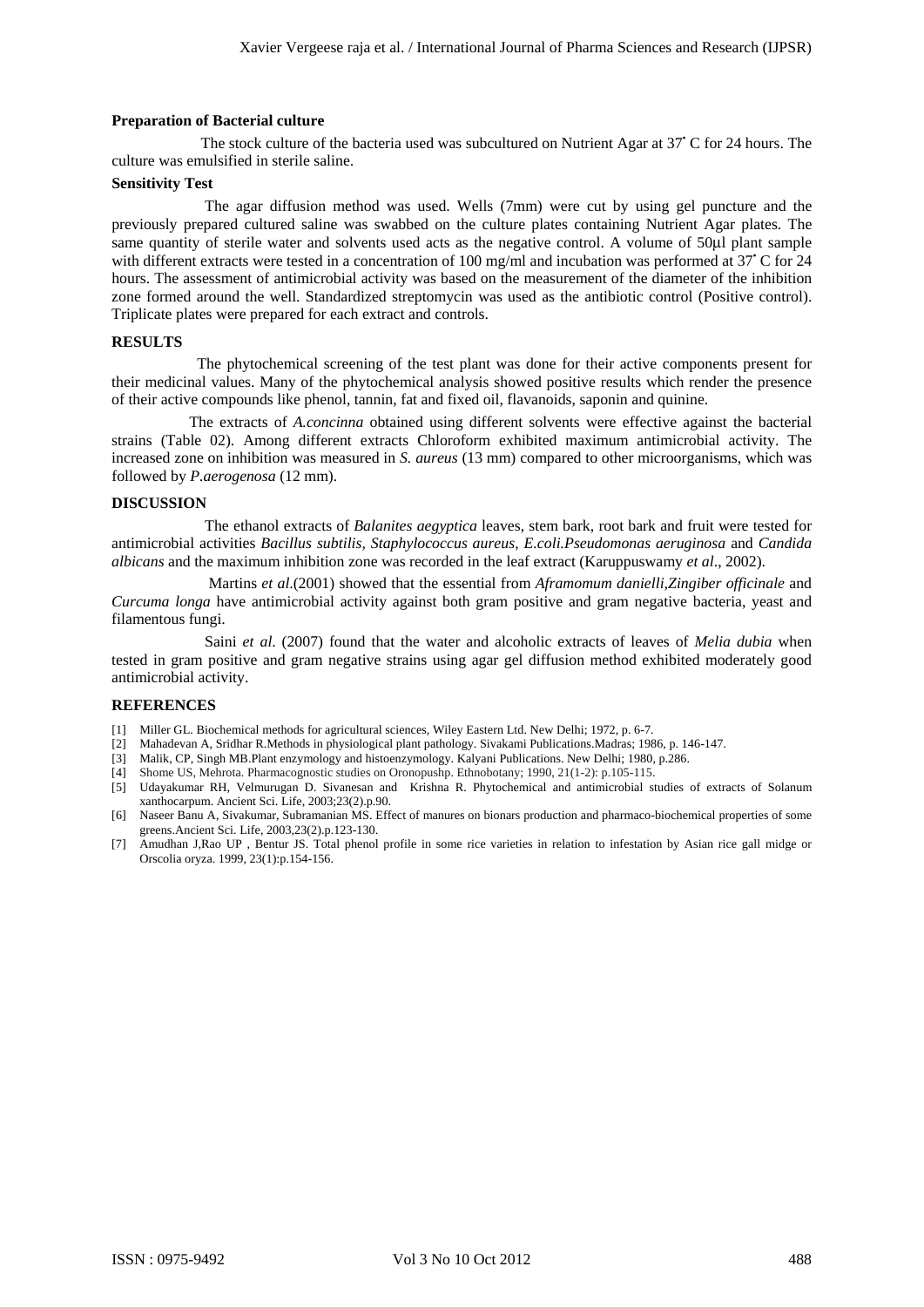| S.No | <b>Reagent</b>                                                                        | <b>Nature of colour</b><br>change | <b>Inference</b> | <b>Phytochemical</b><br>changes  |
|------|---------------------------------------------------------------------------------------|-----------------------------------|------------------|----------------------------------|
| 1.   | alcohol<br>Substance<br>$+$<br>$+$<br>FeCl <sub>3</sub>                               | Greenish yellow                   | Present          | Presence of<br>phenol            |
| 2.   | $0.5g$ substance + 20mL<br>$H2O$ is boiled. Then 0.1%<br>FeCl <sub>3</sub>            | Brownish green                    | Present          | Presence of<br>tannin            |
| 3.   | Substance + Sudan III                                                                 | Shining brown<br>colour           | Present          | Presence of fat<br>and fixed oil |
| 4.   | Substance $+10\%$ NaOH                                                                | Light brown                       | Present          | Presence of<br>flavonoids        |
| 5.   | Substance shaken in water                                                             | Frothing present                  | Present          | Presence of<br>saponin           |
| 6.   | Substance + chloroform+<br>drop of acetic acid, heated<br>$+$ conc. $H2SO4$           | Orange                            | Absent           | Absence of<br>steroids           |
| 7.   | Substance $+$ conc. HCl                                                               | brown                             | Present          | Presence of<br>quinone           |
| 8.   | Substance $+$ Iodine<br>followed by $H_2SO_4$                                         | <b>Brown</b>                      | Absent           | Absence of<br>cellulose          |
| 9.   | Substance $+2$ mL<br>chloroform + conc. $H_2SO_4$                                     | Light orange                      | Absent           | Absence of<br>terpenoids         |
| 10.  | Substance $+2$ mL glacial<br>acetic acid $+1$ drop of<br>$FeCl3 + 1$ mL conc. $H2SO4$ | <b>Brown</b>                      | Absent           | Absence of<br>glycosides         |

Table 01: Phytochemical screening of *Acacia concinna* Bark